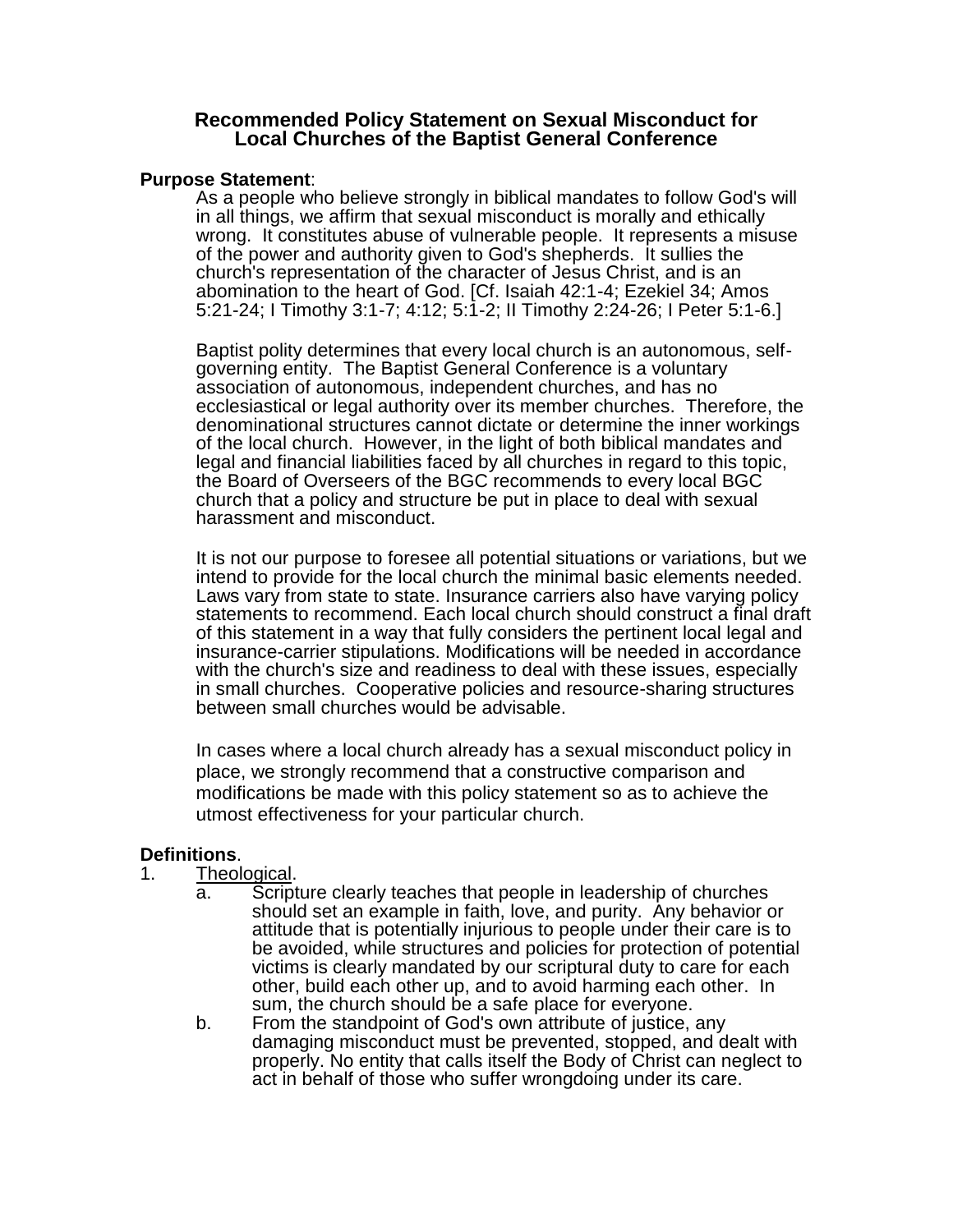- 2. Sexual Misconduct. Any of the following are unacceptable behaviors within our churches or in any setting by approved lay people, ministers, or leaders of our churches:
	- a. Harassment:
		- (1) any act, behavior, language, jokes, or introduction of objects such as posters, pictures, or drawings, and unwelcome physical contact that create for others such discomfort that they cannot function without distress or great discomfort.
		- (2) any communication that explicitly or implicitly offers or invites the exchange of sexual favors for a promise of some advantage the promiser has power to give.
	- b. sexual abuse of a minor;
	- c. sexual violence, where there is actual or attempted rape or sexual contact by force, threat, or intimidation; criminal sexual behavior of other kinds as defined by state law.
	- d. other immoral behavior defined scripturally, e.g., adultery, and other prohibited sex outside of marriage.
- 3. Perpetrator: this term is to be used only after proof of misconduct has been evaluated and decisions made about it. Otherwise, use "the accused" in documentation.
- 4. Victim: this term is to be used only after proof of misconduct has been evaluated and decisions made about it. Otherwise, use "the complainant."
- 5. Allegations. All to be taken seriously. Some levels of evidence are easily accepted as compelling; other levels are much more difficult to so label, and will involve judgment calls. Care should be taken to distinguish honestly the level of certainty in all reports.
- 6. Confidentiality. Since some misconduct immediately becomes a matter of criminal law, confidentiality cannot be absolutely guaranteed, because records of investigations can be subpoenaed by court systems. Nevertheless we must attempt to protect people who would be injured, harmed, or seriously jeopardized by publication of some kinds of information. Once investigations are complete, people in leadership positions need to know enough of the case to make decisions.
- 7. Disclosure. Truth-telling in a grace-filled environment is healthy and health-preserving. However, unnecessary injury by dissemination of some details should be avoided wherever possible. E.g., we can tell a church that a youth worker has become inappropriately involved with a youth, but not give details. Of course, if the "involvement" is criminal behavior, it will become a matter of public record in the criminal process. Child abuse. In many states, it is mandatory for any person in an educational or pastoral role to report suspected child abuse to child protection services. It is not wise--indeed unlawful in some states-- for pastors or church leaders to take investigation of such allegations upon themselves, but rather they should work cooperatively with trained child protection workers. To avoid serious legal repercussions or onerous financial costs, we strongly recommend consulting with your church insurance carrier and local attorney concerning this issue.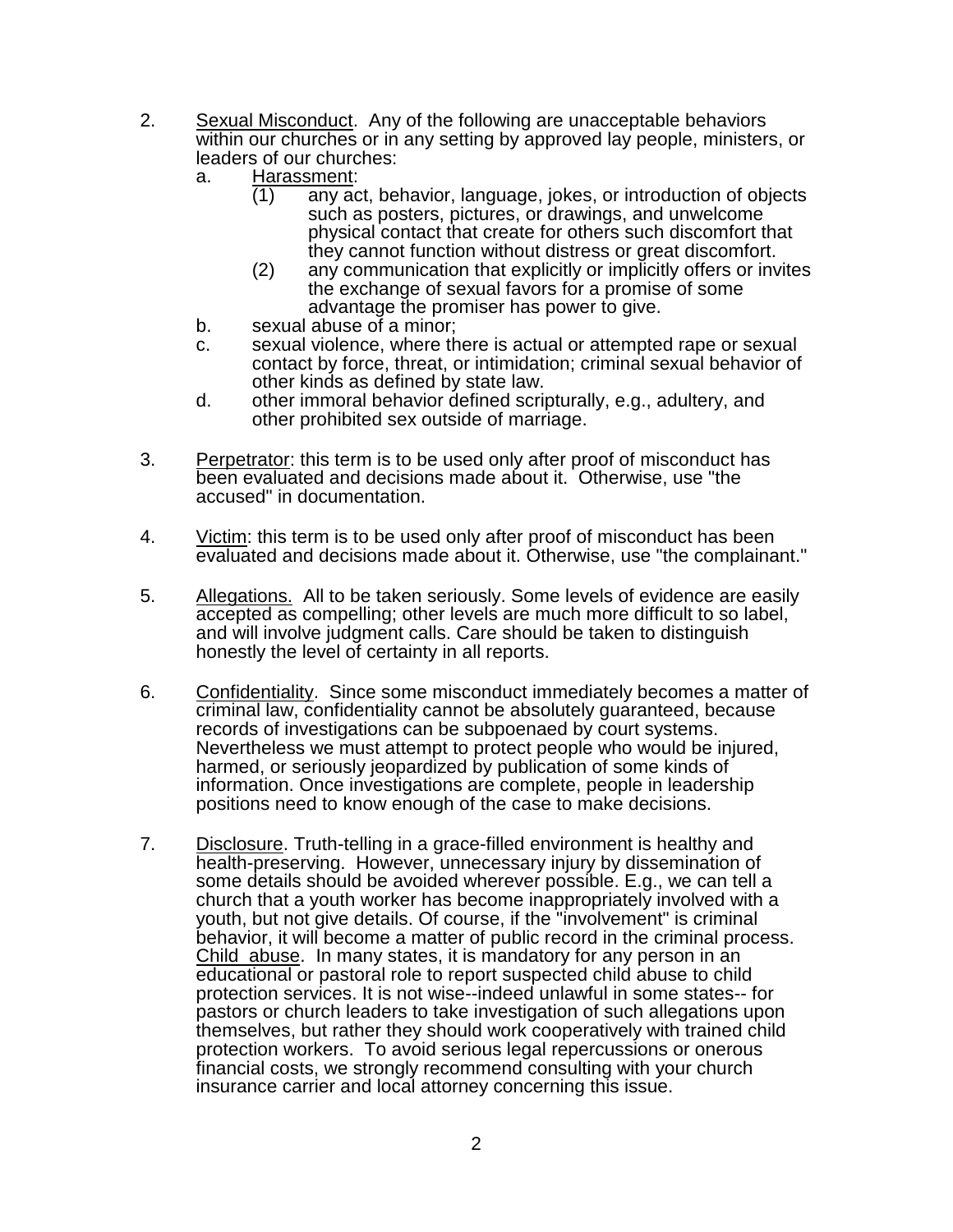[A helpful packet of information to guide churches when child molestation occurs called "Reducing the Risk," written by Richard R. Hammar, J.D., LL.M., CPA, is available. Contact Church Ministry Resources, PO Box 1098, Matthews, North Carolina 28106.]

- 8. Professional ethics. Any pastor or church staff person who gives counseling, care, or direction to others must recognize that the person who comes for help or guidance is in a dependent position, both by nature of their need, and by nature of the professional's role. Ethical guidelines mandate that the responsibility for safeguarding the dependent person's personal boundaries lies with the professional. Thus, in such situations there is no such thing as "mutual consent" in terms of physical or sexual contact. No matter how the dependent person behaves, the professional stands liable for the safety of that person.
- 9. Prevention. Many abuses or cases of misconduct could be prevented by the following actions on the church's part:
	- (a) Selection and screening: all search committees perform thorough background checks and interviewing of candidates for all pastoral and staff positions, including examination of numerous references, the person's history of financial, sexual, and criminal conduct. Volunteers should also be carefully evaluated when they are working with minors; background checks of newer volunteer workers are helpful and recommended.
	- (b) Education: regular review and updating with all church staff and volunteers of ethical codes, church policies, legal definitions of misconduct, and training concerning sexual harassment; regular education to raise awareness of issues involved should be put on every church leadership calendar. This policy statement in its final form should be made available and accessible to all. Knowing this policy exists will encourage people to trust the church more.
	- (c) Supervision: when involved with counseling, there should be accountability and prayer-partner structures that encourage confidential processing of difficult counseling cases with professionals and/or colleagues, as well as places to discuss affectional or sexual attraction.
	- (d) Personal Awareness: constant effort to be aware of one's own inner feelings and needs, with prayerful and honest processing in order to head off problems, as well as concerted efforts at self-care and spiritual vitality.
	- (e) Precautions: whenever there are minors involved, there should be dual-gender chaperones, or at least two persons, so as to protect both the workers and the children; diapering infants should always be done in the presence of two adults.

# **Investigation of Complaints.**

Let it be known to all complainants and as well as persons involved in the investigation of complaints that every complaint will be taken seriously. Every person involved in the investigatory process must prayerfully and carefully purpose to be as fair, unprejudiced, thorough, and objective as possible. Since cases vary widely in nature and difficulty, it is often necessary to adapt policy to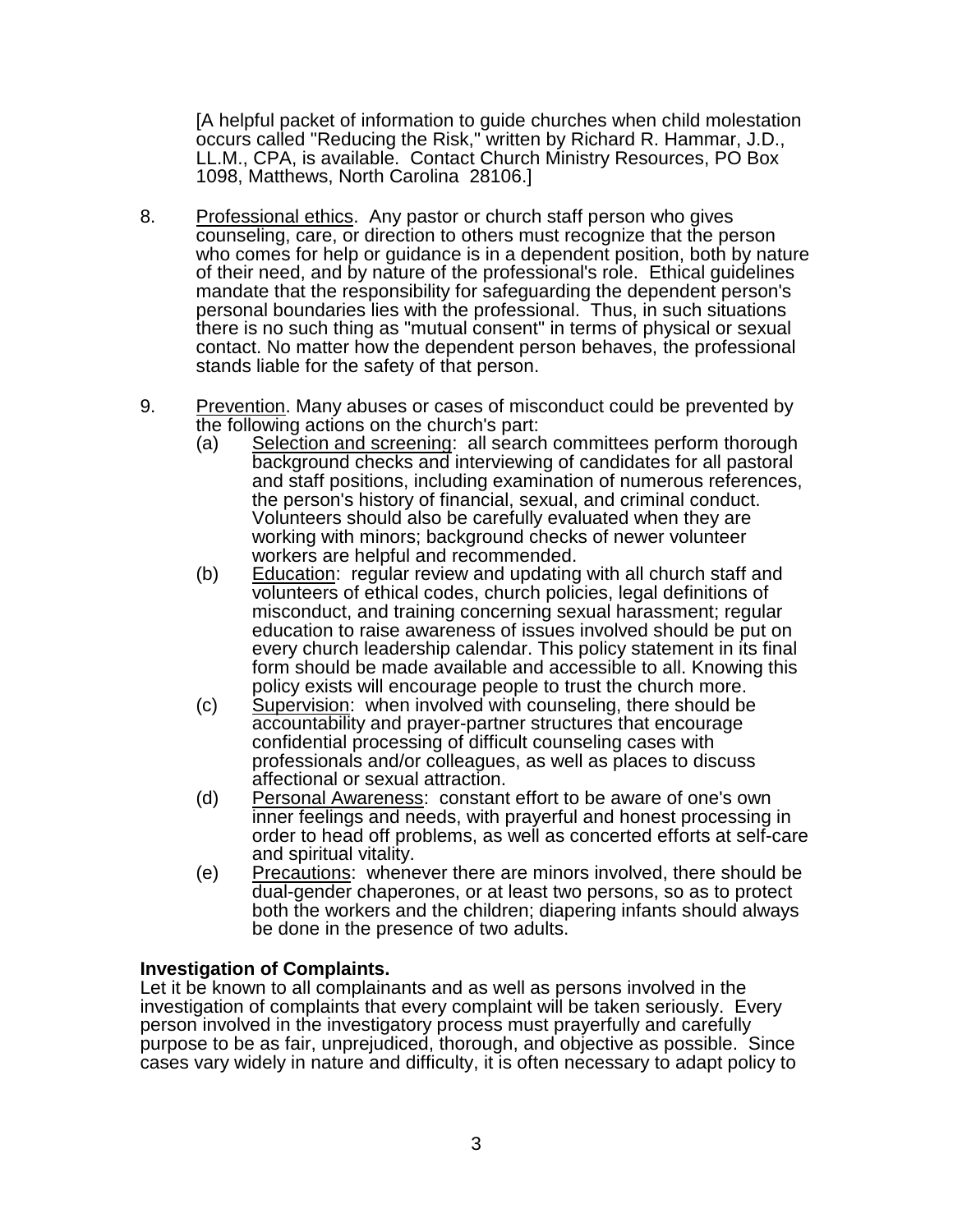the particular situation. In cases where the accused has more than one occasion of misconduct, it is advisable that expert consultants can be brought in to deal with them.

1. In churches of about 175 members or more, establish a Misconduct Issues Committee, appointed by the church board, that is genderbalanced and small enough to function efficiently for your size church and the execution of urgent duties. In churches where your population has more than one language group, this committee ought to include bilingual members. The chair of the committee would be designated as chief compliance officer. This person would not do interviewing, but would be responsible to see that the whole process is carried out according to guidelines, due process, and fairness to all parties. Membership of this committee should be rotated reasonably often (terms of three years, e.g.), so that expertise is maintained and passed on.

As stated in the "Purpose Statement" section above, smaller churches (less than about 175 members) will need to cooperate to deal with complaints by putting together policies and structures to manage them. [All the items below would be incorporated into that policy and structure statement.] Even in small churches, the church should publicize and make available this set of guidelines and the proper regional or district person(s) to contact in case of a complaint and how to do that.

- 2. Screen and train these committee members to make sure they have the maturity and spiritual resources to deal with such difficult material . Avoid appointing people who still have live issues with their own sexual traumas, or have prejudices that might interfere with fairness and ability to hear both sides of an issue. Conflict of interest should be judiciously avoided.
- 3. Set up forms for complainants to fill out (cf. example attached); all complaints should be made in writing if the complainant is capable of doing so; if not, a carefully prepared victim's advocate could help the person fill out the complaint form, as long as no undue influence over the testimony of the complainant is exercised. If the complaint comes from a minor, county child protection services should be immediately contacted, and given full cooperation with follow-through for the pastoral care of all persons involved.
- 4. With majority-age complainants, as soon as the complaint is received, the church leaders will seek consultation with legal counsel from their insurance carrier. If desired, guidance from your district executive minister could be helpful. The following elements are important:
	- (a) A dual-gender investigative team should meet with the complainant in private.
	- (b) A well-informed and prepared person to serve as a supportive advocate for the complainant could also be present to hear the process and follow up with the complainant in supportive ways, but not interfere in the process unless he/she feels certain that the process is unfair to the complainant (this advocate should not be a close friend or relative).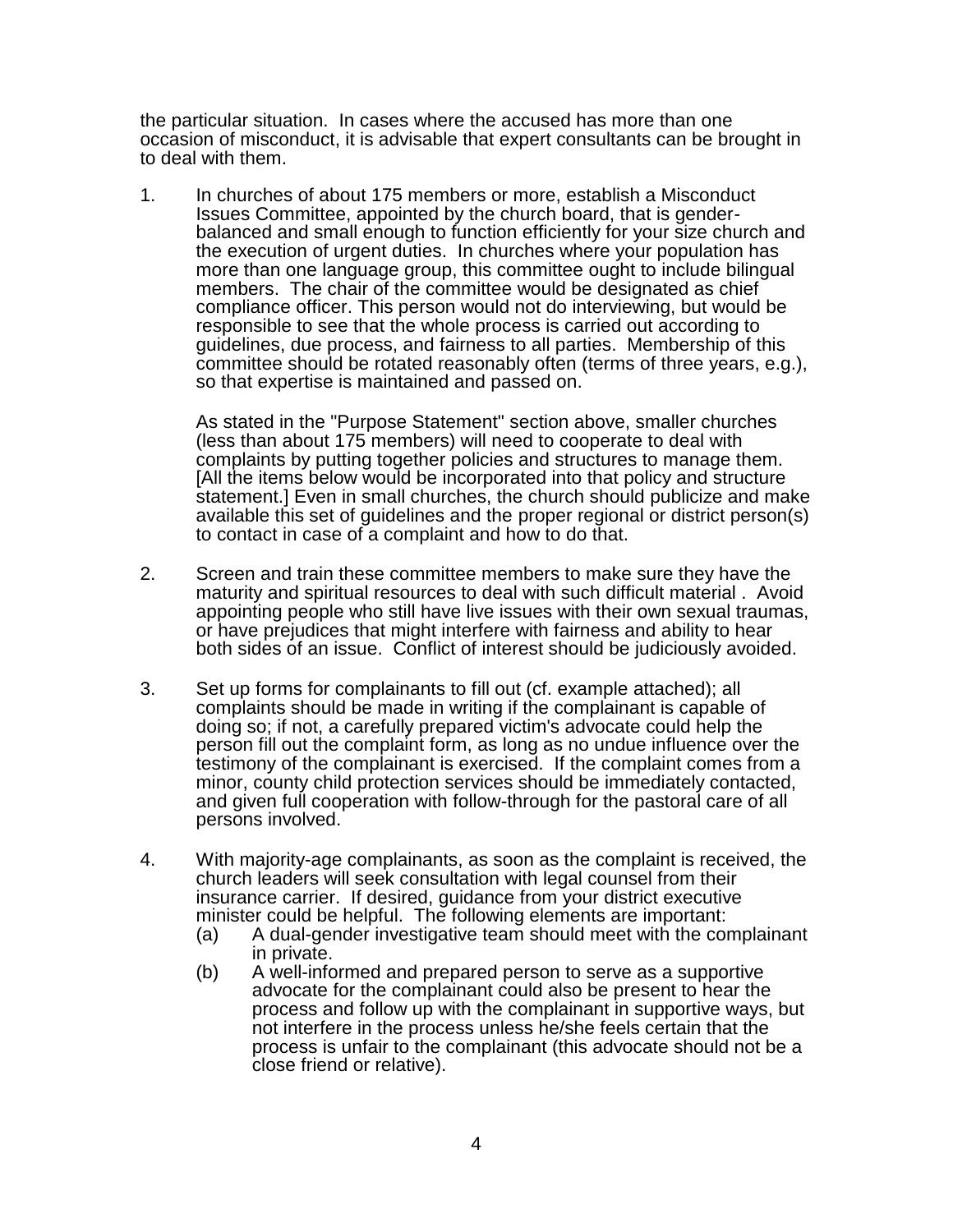- (c) Give the person a copy of the church policy on sexual harassment and misconduct. Make certain the interviewee knows you are taking their complaint seriously, and will give them a fair hearing.
- (d) Proceed to gently and sympathetically interview the complainant, to ascertain and record data concerning the following data: *dates, times, places, events, actions, relevant communications made and responses to them, and a summary of the subsequent impact upon the well-being of the complainant. The complainant should express what he/she wants done as a result of the complaint.*
- (e) Once this testimony is received, ask whether there are any other witnesses, their names and locations to be contacted.
- (f) Once the interview is completed, it ought to be written up stating the facts as objectively as possible and without insertion of the interviewers' personal opinions and the complainant asked to review it and correct any misstatements, sign and date it.
- (g) This ought to all be done within seven days of being notified of the existence of a complaint.
- 5. Pursuant to the above, the accused person should be notified, and interviewed as soon as possible by the dual-gender team, with the same attitudes and list of issues as with the complainant.
	- (a) The possibility of a supportive advocate for follow-up support is also a good idea at this point, with the same qualifications as for the complainant's advocate.
	- (b) It is best that any accused person who is a paid employee be put on a leave of absence with pay at this time until further investigation is made. Accused volunteers should be suspended from their posts of service.
	- (c) This testimony should also be recorded, verified and signed by both investigators and the complainant after the write-up is finished in an expeditious way.
- 6. The complainant should be kept informed of the progress and timing of the interviewing with the accused, as well as the steps to be taken by the church leadership thereafter.
- 7. Depending upon the severity of the accusation, the accused may want to seek legal counsel. Once attorneys are involved, a new character is injected into the process--usually more adversarial. All efforts should be made to keep the present guidelines in effect unless there is dependable, reasonably unbiased legal counsel to suspend them.
- 8. The two written reports should then be weighed by the sexual issues committee, and a recommendation made to the leadership board of the church.
	- (a) The interviewing team and the chair of the Misconduct Issues Committee should all be present at that meeting.
	- (b) It would judicious that your church insurance carrier legal counsel can be present.
	- (c) The district executive minister could be a real asset as well at this time, if not earlier.
	- (d) The reports should be distributed to the board, with caution that these documents are to be returned immediately after the meeting, and their contents kept confidential, and the papers preserved in a locked cabinet and password-protected computer software.
	- (e) Strategic care should be taken in order to prevent any reprisals or revictimization.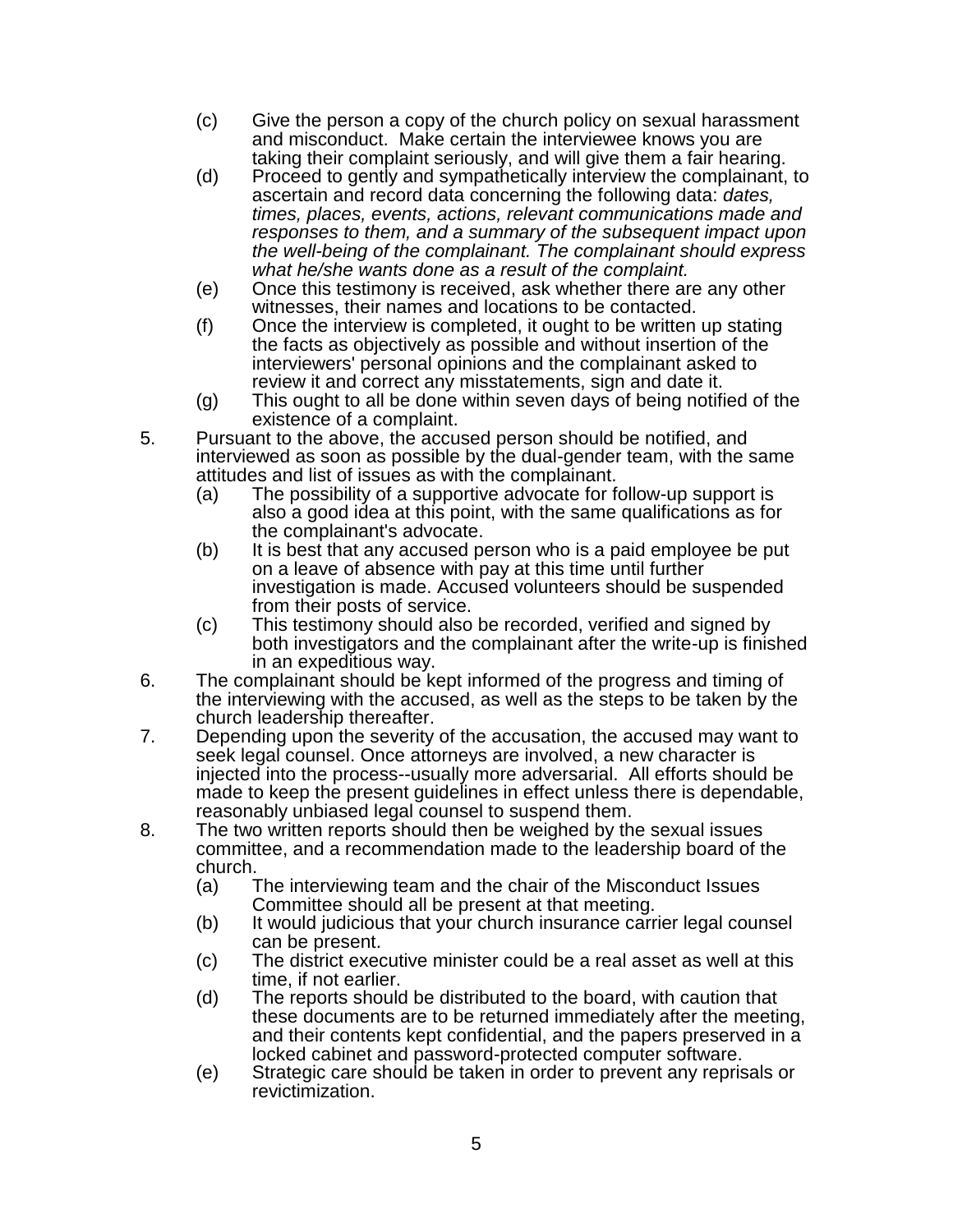- (f) Some persons accused of such misconduct will strongly demand that they be able to face their accuser(s). This should be permitted only after both sides are carefully prepared so further emotional harm is not done.
- 9. Since cases vary greatly in nature and implications, the board of the church will need to weigh options with care at this point concerning the level, nature, and seriousness of the accusations. All efforts should aim at credible due process for both sides, and fair adjudication.
- 10. The outcome options available to the church body depend upon the seriousness of the case, including any or several of the following:
	-
	- (a) exoneration;<br>(b) short-term di short-term disciplinary measures, measures taken to reconcile parties involved if no emotional or physical damage to complainant can be assured; care must be taken to prepare people well for this encounter since emotions are often high, even volatile;
	- (c) permanent termination, with or without severance pay;<br>(d) removal of credentials with notification of denomination
	- removal of credentials with notification of denominational authorities of this removal;
	- (e) long-term discipline, with or without suspension, restoration either to fellowship, or to ministry, or both;
	- (f) handing person over to the criminal justice system.

Any of the above decision elements ought to be communicated in writing both to the complainant and the accused. Whatever the end result of the process, your district executive minister should be advised of the outcome.

- 11. It is important to make sure that all parties, accused and accuser, and their families, receive the necessary follow-up pastoral care as well as offers of counseling, paid for by the church in cases where the perpetrator cannot afford to pay for the victim's counseling. There may be insurance-carrier provisions for this item.
- 12. In the case that the accused rejects the conclusions of the board of the church, and wants to appeal the case, this can be done by involving the district executive minister and a hearing board formed to re-investigate and hear out all parties. Again, care needs to be taken at this level to make sure no conflict of interest is present in personnel involved, and that no revictimization be allowed.
- 13. If the perpetrator desires restoration to ministry, and the local church leadership agrees to the initiation of a restoration process, the district executive and the district overseers should appoint a restoration committee, which body would follow guidelines along the following lines: If there is evidence of the following, then there is a possibility restore this person to ministry (though this is debated hotly):
	- (a) there is not an on-going (e.g., two or more events) pattern of misconduct and there is no evidence of this person being a habitual sexual predator or a sexually addicted/compulsive person;
	- (b) repentance for the wrongdoing that motivates the person to change in approach to relationships and sexual issues;
	- (c) revelation in interviews of genuine spiritual sensitivity to the pain and damage caused to others;
	- (d) an evaluation by a Christian therapist experienced in sexual wrongdoing that the person has a high level of insight into the psychosocial-developmental, spiritual and relational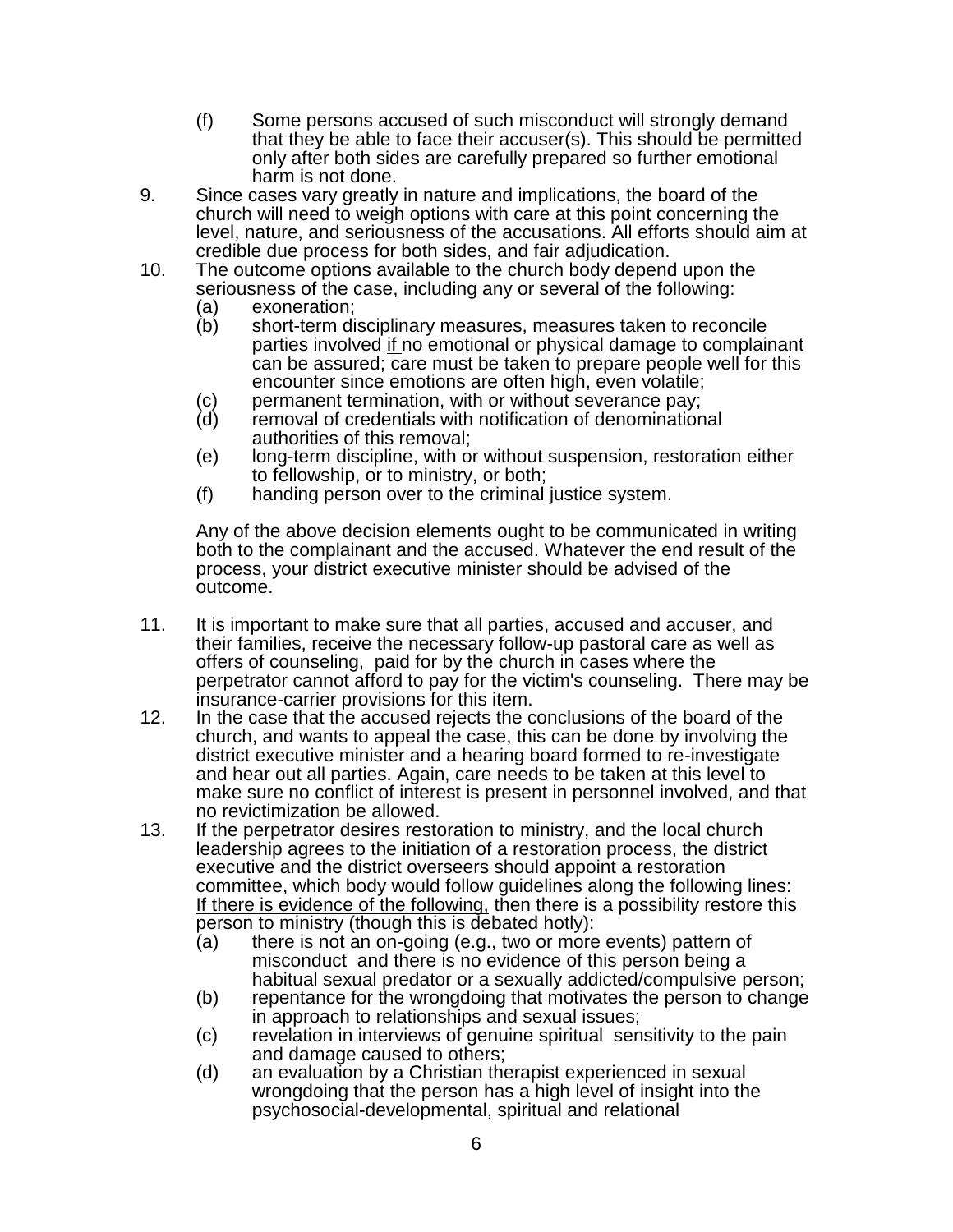needs/pressures/problems of life that contributed to the misconduct, how and why they did the wrong, and spiritually and emotionally appropriate motivation for never doing it again;

(e) cooperative and positive attitude toward entering into an accountability relationship for a period varying from six months to two years in order to demonstrate and maintain personal wellbeing, relational and marital health, and to maintain clear boundaries with all persons with whom they are relating or to whom ministering.

# In addition:<br>1. In ca

- In cases where people in ministry have counseling responsibilities, or other opportunities to be alone with and in close proximity to dependent persons, the work they do must be supervised by a counseling supervisor, and accountability given for the best management of inner feelings and responses to people to whom they are possibly attracted.
- 2. We strongly recommend a thorough-going evaluation by an expert in the field of sexual misconduct by an experienced professional. This evaluation is a separate function from the counseling itself, and to be done by a different person than the counselor/therapist. The results of the evaluation should be passed on to the therapist and the restoration committee. At the end of the two years of probation, a return visit to the evaluator would clarify whether there was transformation of contributing causes and a better management of etiologic (causal) factors. At such time that all signs are positive, re-issuance of credentials can proceed, with the possible need of a public ceremony dedicated to that end. Appropriate announcements should be made through denominational organs concerning people being returned to ministry.

Other related issues:

- 1. One person should be designated by the Board of the Church to deal with possible media issues and requests. [Cf. Hammer's booklet, named above.]
- 2. An intervention by a professional with the whole congregation in order to heal their wounds may be quite helpful. There are available guidelines for such an intervention from the Alban Institute, Suite 433 North, 4550 Montgomery Ave., Bethesda, MD 20814-3341.
- 3. In general, church bodies that have policies and procedures in place, and proactively maintained, are going to be much safer from accusations of negligence of duty, or possible law suits.
- 4. Because the legal and insurance scenes are in constant flux, it is imperative that church bodies of all levels keep informed and actively seek to maintain their policies and procedures in accordance with the best legal and ecclesiastical guidance. Insurance coverage needs to be frequently reviewed with your carrier, in the light of the fact that insurance companies' policies are constantly being revised. For example, some now deny coverage if the church knows of past misconduct by the accused.
- 5. It would be wise to obtain and publish copies of the latest relevant state laws with the church's policy.
- 6. District Executive Ministers and boards will help churches obtain and maintain these legal information data-bases.